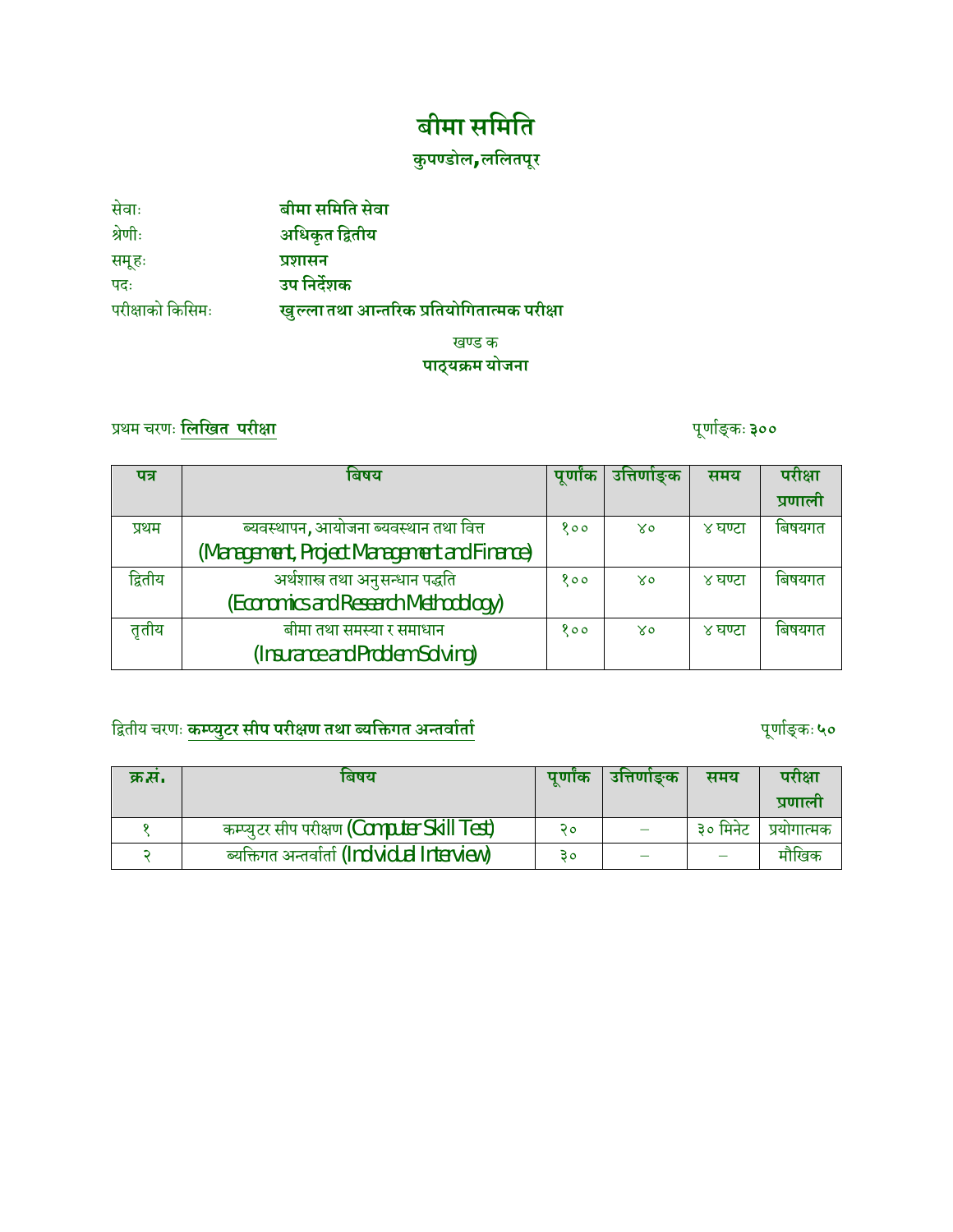#### खण्ड ख **पाठ्यøम**

| $\mathbf{r}$<br>- 1<br>. |                   |                |        |          |         |
|--------------------------|-------------------|----------------|--------|----------|---------|
| बिषय                     |                   | प्रश्नको विवरण |        |          | समय     |
| समूह                     |                   | प्रश्न संख्या  | अंकभार | पूर्णांक |         |
| क                        | ब्यवस्थापन        |                | u      | 80       | ४ घण्टा |
|                          |                   |                | १०     |          |         |
| ख                        | आयोजना ब्यवस्थापन |                | u      | २५       |         |
|                          |                   |                | १०     |          |         |
| ग                        | वित्त             |                | u      | ३५       |         |
|                          |                   |                | १०     |          |         |
|                          | कूल जम्मा         | १००            |        | १००      |         |

#### ÿथम पýः **ÊयवÖथापन, पåरयोजना ÊयवÖथापन तथा िव° (Management, Project Management and Finance)**

#### समूह कः**ÊयवÖथापन Management)**

निम्न लिखित विषयहरूबाट ६ वटा छोटा प्रश्नहरू र एउटा लामो प्रश्न सोधिने छ। प्रत्येक छोटो प्रश्नको अंकभार ५ हनेछ भने लामो प्रश्नको अंकभार १० हनेछ।

◆ ब्यवस्थापन प्रणालीः ब्यवस्थापनको कार्य र प्रक्रिया, ब्यवस्थापनका उदीयमान अवधारणा, ब्यवस्थापकको भूमिका र चुनौति, ब्यवस्थापनका समकालीन चासोहरू (Management System: Management Function and Process, Emerging Concept of Management, Role and Challenges of Manager, Contemporary Issue of Management)

❖ ब्यवस्थापन सम्बन्धी विचारधाराहरूः बैज्ञानिक ब्यवस्थापन सिद्धान्त, प्रशासनिक सिद्धान्त, कर्मचारीतन्त्रीय सिद्धान्त, मानव सम्बन्ध विचारधारा, संख्यात्मक विचारधारा (Management Thoughts: Scientific Management Theory, Administrative Theory, Bureaucratic Theory, Human Relation Approach, Quantitative Approach)

- $\clubsuit$  रणनितिक योजनाः रणनीतिक योजना प्रक्रिया (Strategic Planning: Strategy Planning Process)
- $\clubsuit$  संगठनात्मक वातावरणको मूल्यांकनः बातावरणीय सुक्ष्म परीक्षण तथा स्वट विश्लेषण(Assessment of Organizational Environment: Environmental Scanning and SWOT Analysis)
- \*\* रणनीति निर्माण तथा कार्यान्वयनः मिसन, भिजन, लक्ष्य, उद्देश्य, रणनीति तथा योजना, रणनीति कार्यान्वयन तथा नियन्त्रण (Strategy Formulation and Implementation: Mission, Vision, Goal, Objective, Strategy and Planning, Strategy Implementation and Control)
- \*\* रणनीति कार्यान्वयन तथा नियन्त्रण (Strategy Implementation and Control)
- ❖ संगठनात्मक संरचनाःसंगठनात्मक ढाँचा, संगठन निर्माण, सवडिभिजन, अधिकार र शक्ति संरचना, विकेन्द्रीकरण, संगठन िबकास र पåरवतªन (Organizational Structure: Organizational Design, Organizing, Subdivision, Power and Authority Structure, Decentralization, Organizational Development and Change)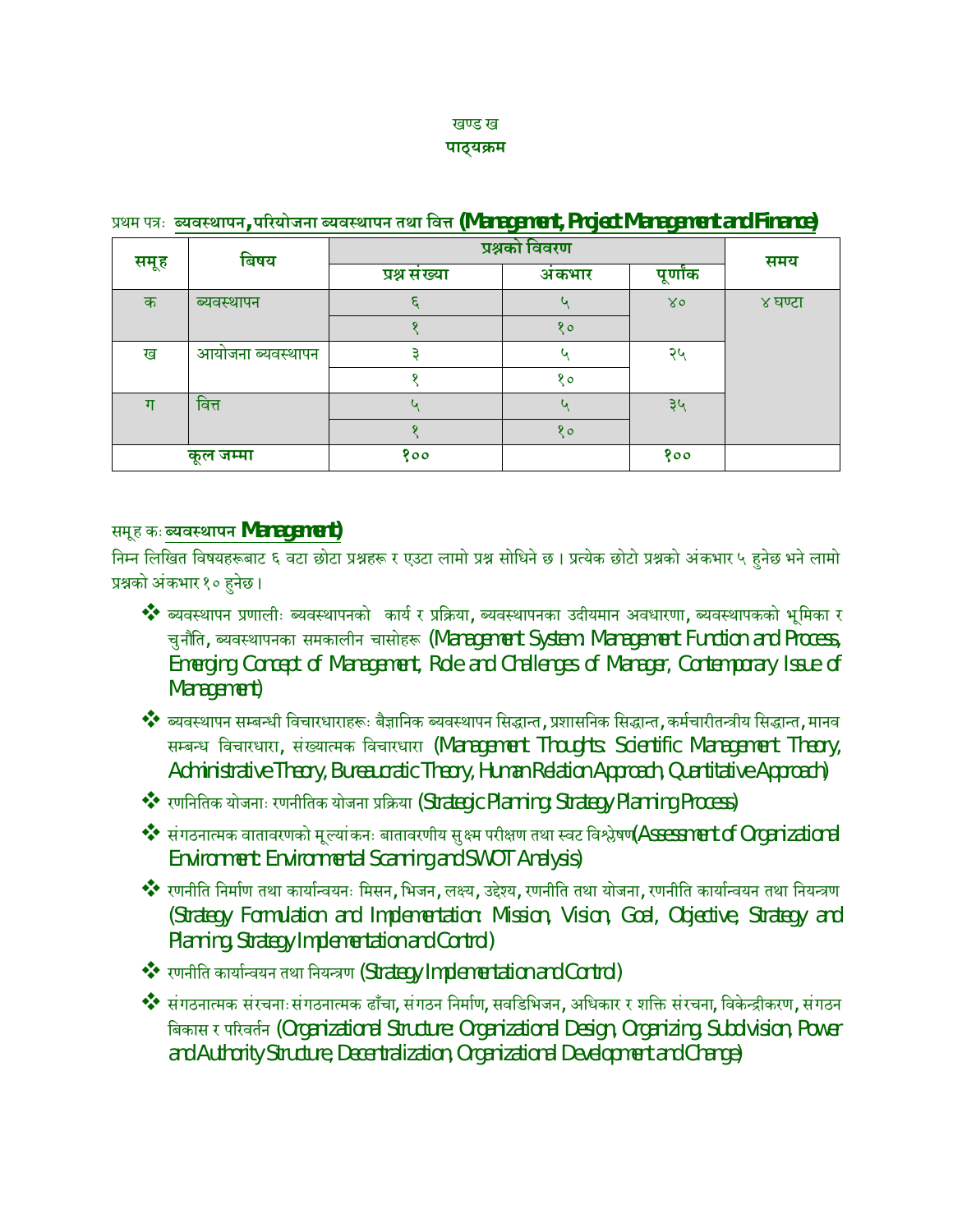- $\clubsuit$ िनिर्णय प्रक्रिया र समस्या समाधानः निर्णय प्रक्रिया, समूह निर्णय प्रक्रिया, निर्णय प्रक्रिया र सूचना प्रविधि, संकट ब्यवस्थापन, द्वन्द ब्यवस्थापन, गुनासो ब्यवस्थापन (Decision Making and Solving Process: Decision Making Process, Group Decision Making, Decision Marking and Information Technology, Crisis Management, Conflict Management, Grievances Handling)
- $\clubsuit$ े नेतृत्व र नियन्त्रणः नेतृत्व, सञ्चार, समन्वय, सुपरीवेक्षण, अनुगमन, नियन्त्रण तथा गुण (Leadership and Controlling: Leadership, Communication, Coordination, Supervision, Monitoring, Control and Quality)
- $\clubsuit$  उत्प्रेरणाः उत्प्रेरणाका सिद्धान्तहरू, सहभागिता, कार्य जीवनको गुण, कर्मचारी टर्नओभर तथा रिटेन्सन (Principles of Motivation, Participation, Quality of Work Life, Employee Turnover and Retention)
- \*\* कार्यसम्पादन मूल्याकंनः कार्यसम्पादन मूल्याकंनको सीमा र पद्धति, कार्यसम्पादनको मूल्यांकन (Performance Evaluation: Criteria and Technique of Performance Evaluation, Administrating Performance Evaluation)
- $\clubsuit$  मानव संसाधन ब्यवस्थापनः मानव संसाधन प्रणाली, मानव संसाधन योजना, कार्य ढाँचा, कार्य विश्लेषण (Human Resource Management: Human Resource System, Human Resource Planning, Job Design, Job Analysis)
- \*\* बीमा ब्यवस्थापनः बीमा नियमनकारी निकायको संरचना, बीमा नियमनकारी निकायको ब्यवस्थापन, बीमकको ब्यवस्थापन, बीमा ब्यवस्थापनका संभावना र चुनौति (Insurance Management: Structure of Insurance Regulatory Authority, Management of Insurer, Prospects and Challenges of Insurance Management)

#### समूह खः **आयोजना ÊयवÖथापन (Project Management)**

निम्न लिखित विषयहरूबाट ३ वटा छोटा प्रश्नहरू र एउटा लामो प्रश्न सोधिने छ । प्रत्येक छोटो प्रश्नको अंकभार ५ हनेछ भने लामो प्रश्नको अंकभार १० हुनेछ।

- $\clubsuit$  आयोजनाको आधारभूत जानकारी, आयोजना सम्बन्धी अवधारणा र बर्गीकरण (Basic Knowledge of Project, Concept of Project and Classification)
- <u>❖ आयोजनाको महत्व र क्षेत्र</u> (Importance and Scope of Project)
- ◆ आयोजना प्रस्ताव लेखन (Project Proposal Writing)
- आयोजना ;DaGwL बजेट (Project Budgeting)
- <u>❖ लजिकल फ्रेमवर्क विश्लेषण (Logical Framework Analysis)</u>
- \*\* आयोजना ब्यवस्थापन तथा आयोजना ब्यवस्थापनका सिद्धान्त (Project Management and Principles of Project Management)
- \*\* नेपालमा आयोजनाहरूको ब्यवस्थापन तथा आयोजना मूल्यांकन (Project Management in Nepal and Project Evaluation)
- नेपालका ठू ला आयोजनाहł ( Mega Projects in Nepal)
- पåरयोजना चø (Project Cycle)
- आयोजनाका चुनौती तथा आयोजनाsf असफलtf (Challenges and Failure of Project)
- नेपालमा आयोजनाहł (Development Plans in Nepal)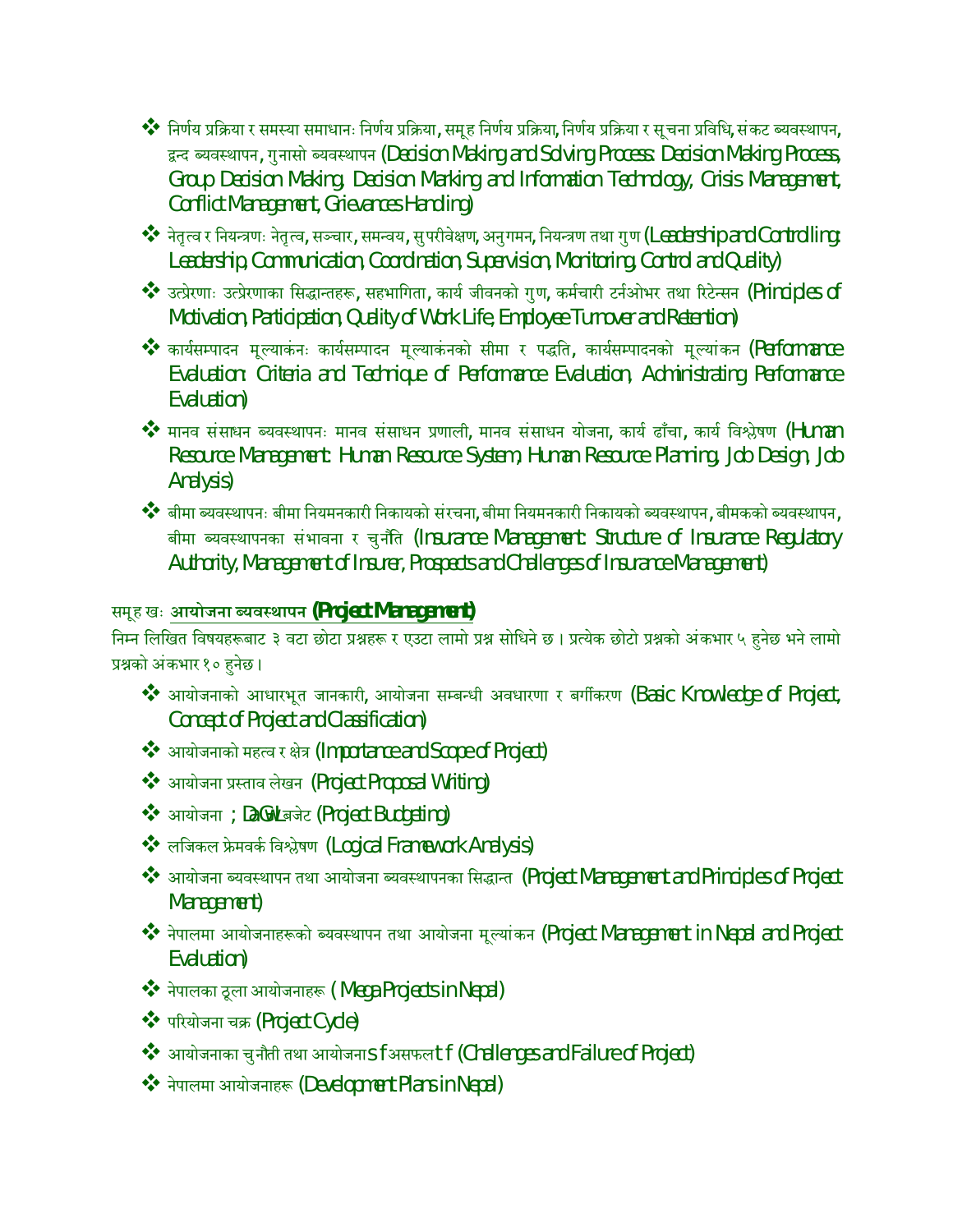#### समूह गः **िव° (Finance)**

निम्न लिखित विषयहरूबाट ५ वटा छोटा प्रश्नहरू र एउटा लामो प्रश्न सोधिने छ। प्रत्येक छोटो प्रश्नको अंकभार ५ हुनेछ भने लामो प्रश्नको अंकभार १० हनेछ।

- ❖ वित्तीय प्रणाली तथा वित्तीय बजारः पूँजी बजार, मुद्रा बजार, धितोपत्र बजार, बजार सूचकांक स्टक तथा बोन्ड भ्यालुएसन (Financial System and Financial Market: Capital Market, Money Market, Securities Market, Market Index, Stock and Bond Valuation)
- $\dots$  बित्तीय सँस्थाः बीमक, बैंक, वित्तीय सँस्था र अर्थतन्त्रमा तिनको भूमिका (Financial Institutions: Insurers, Banks and Financial Institutions and their role in economy)
- $\clubsuit$  लगानी विश्लेषणः पूँजीगत बजेटिङ, पूँजीको लागत, पोर्टफोलियो विश्लेषण तथा छनौट (Investment Analysis: Capital, Capital Budgeting, Cost of Capital, Portfolio Analysis and Selection)
- $\clubsuit$ े वित्तीय विवरण विश्लेषणः वित्तीय विवरणको विश्लेषण, वित्तीय पूर्वानुमान अनुपात विश्लेषण (Analysis of Financial Statements: Analysis of Financial Statements, Financial Forecasting, Ratio Analysis)
- $\clubsuit$ े वित्तीय स्थिरताः वित्तीय संकट र वित्तीय स्थिरता, नेपालमा वित्तीय क्षेत्र सुधार कार्यक्रम (Financial Stability: Financial Crises and Financial Stability, Financial Sector Reform Program in Nepal)
- $\clubsuit$  सरकारी वित्तीय प्रणालीः सरकारी वित्त, कर, खर्च र सापटी (Government Finance, Tax, Expenditure and Loan)
- $\clubsuit$  बीमकको वित्तीय प्रणालीः बीमकको आम्दानी, खर्च र बचत (Financial System of Insurer: Income, Expenditure and Surplus of Insurer)

| बिषय |                  | प्रश्नको विवरण |         |     | समय     |
|------|------------------|----------------|---------|-----|---------|
| समूह | प्रश्न संख्या    | अकभार          | पूर्णाक |     |         |
| क    | अर्थशास्त्र      |                |         | 90  | ४ घण्टा |
|      |                  |                | १०      |     |         |
| ख    | अनुसन्धान पद्धति |                |         | ५०  |         |
|      |                  |                | १०      |     |         |
|      | कूल जम्मा        | १००            |         | १०० |         |

|  | द्वितीय पत्रः अर्थशास्त्र तथा अनुसन्धान पद्धति(Economics and Research Methodology) |
|--|------------------------------------------------------------------------------------|
|  |                                                                                    |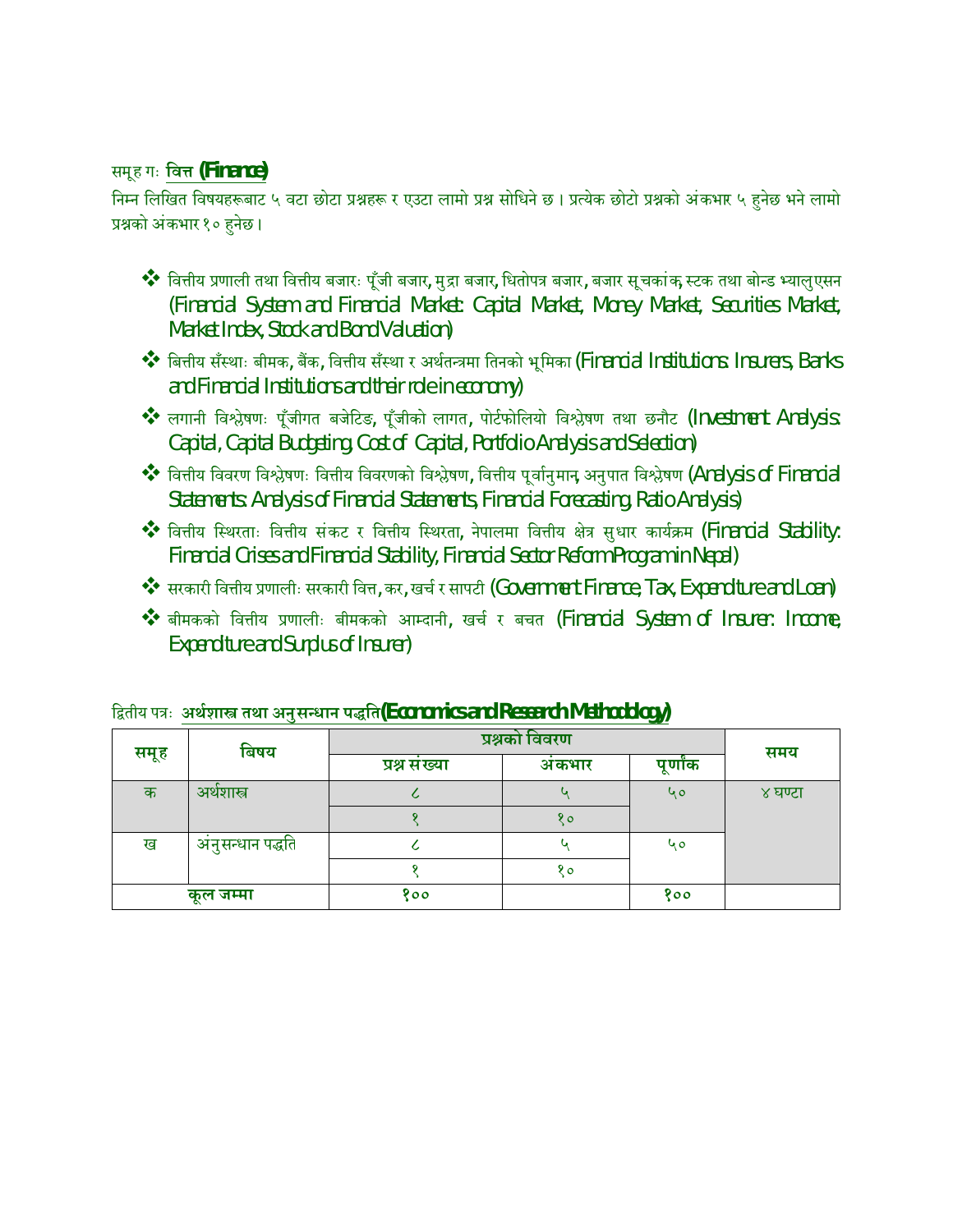#### समूह कः **अथªशाľ(Economics)**

निम्न लिखित विषयहरूबाट ८ वटा छोटा प्रश्नहरू र एउटा लामो प्रश्न सोधिने छ। प्रत्येक छोटो प्रश्नको अंकभार ५ हनेछ भने लामो प्रश्नको अंकभार १० हनेछ।

- $\clubsuit$  सुक्ष्म अर्थशास्त्रः आर्थिक सिद्धान्तहरू, मागका, सिद्धान्तहरू, उत्पादन र लागतका सिद्धान्तहरू, वितरणका सिद्धान्तहरू (Managerial Economics: Economic Theories, Theories of Demand, Theories of Production and Cost, Theories of Distribution)
- $\clubsuit$ े विकास अर्थशास्त्रः विकासशील अर्थतन्त्रको संरचना र चरित्र, गरिवी, असमानता, जनसंख्या बृद्धि बसाई सराई र सहरीकरण (Development, Economics: Structure and Characteristics of Developing Economics, Poverty, Inequality, Population Growth, Migration, Urbanization)
- $\dots$ िविकास आयोजनाः विकास आयोजनाको प्रकृति, आवश्यकता र प्रक्रिया, विकास आयोजना कार्यान्वयनको समस्या र असफलता, नेपालमा विकासका मुद्दाहरू, आर्थिक विकासका चुनौतिहरू (Development Planning: Nature of Development Planning, Need and Process, Problem of Implementation and Plan Failure, Development Issues in Nepal, Challenges of Economic Development)
- \*\* विकास नीतिः आर्थिक उदारीकरण, निजीकरण तथा विश्वब्यापीकरण, नेपालका बर्तमान औद्योगिक, बैदेशिक लगानी, बैदेशिक ब्यापार तथा पर्यटन नीतिहरू (Development Policy: Economic Liberalization, Privatization, Globalization, Current Industrial, Foreign Investment, Foreign Trade and Tourism Policy)
- \*\* सार्वजनिक अर्थशास्त्रः सरकार र बजेट, सरकारी आम्दानी र खर्च, सार्वजनिक खर्च तथा स्रोत परिचालन, वित्तीय घाटा, सार्वजनिक ऋण, बैदेशिक ऋण, वित्तीय नीति (Public Economics: Government and Budget, Government Revenue and Expenditure, Public Debt and Resource Mobilization, Financial Deficit, Public Debt, Foreign Debt, Fiscal Policy)
- ❖ बृहद् अर्थशास्त्रः राष्ट्रियआय गणना, उपभोग र बचतका सिद्धान्तहरू, बृद्धि सम्बन्धी सिद्धान्तहरू, बृद्धि विरूद्ध स्थिरता, मुद्रास्फिति, भुक्तानी सन्तुलन (Macroeconomics: National Income Accounting, Theories of Consumption and Saving, Growth Theories, Growth vs Stability, Inflation, Balance of Payment)
- $\clubsuit$  अर्थतन्त्रमा बीमाको योगदानः बीमाशुल्क, रोजगारी, कर, क्षतिपूर्ति, पुनबींमा (Contribution of Insurance in Economy: Premium, Employment, Tax, Compensation and Reinsurance)

### समूह खः अनुसन्धान पद्धति (Research Methodology)

निम्न लिखित विषयहरूबाट ८ वटा छोटा प्रश्नहरू र एउटा लामो प्रश्न सोधिने छ। प्रत्येक छोटो प्रश्नको अंकभार ५ हुनेछ भने लामो प्रश्नको अंकभार १० हुनेछ।

 $\clubsuit$  अनुसन्धानको परिचयः बैज्ञानिक अनुसन्धान, आधारभूत तथा एप्लाइड अनुसन्धान, संख्यात्मक तथा गुणात्मक अनुसन्धानृ अर्थशास्त्र र ब्यवस्थापनमा अनुसन्धानको भूमिका (Introduction to Research: Scientific Research, Basic and Applied Research, Quantitative and Qualitative Research, Role of Research in Economics and Management)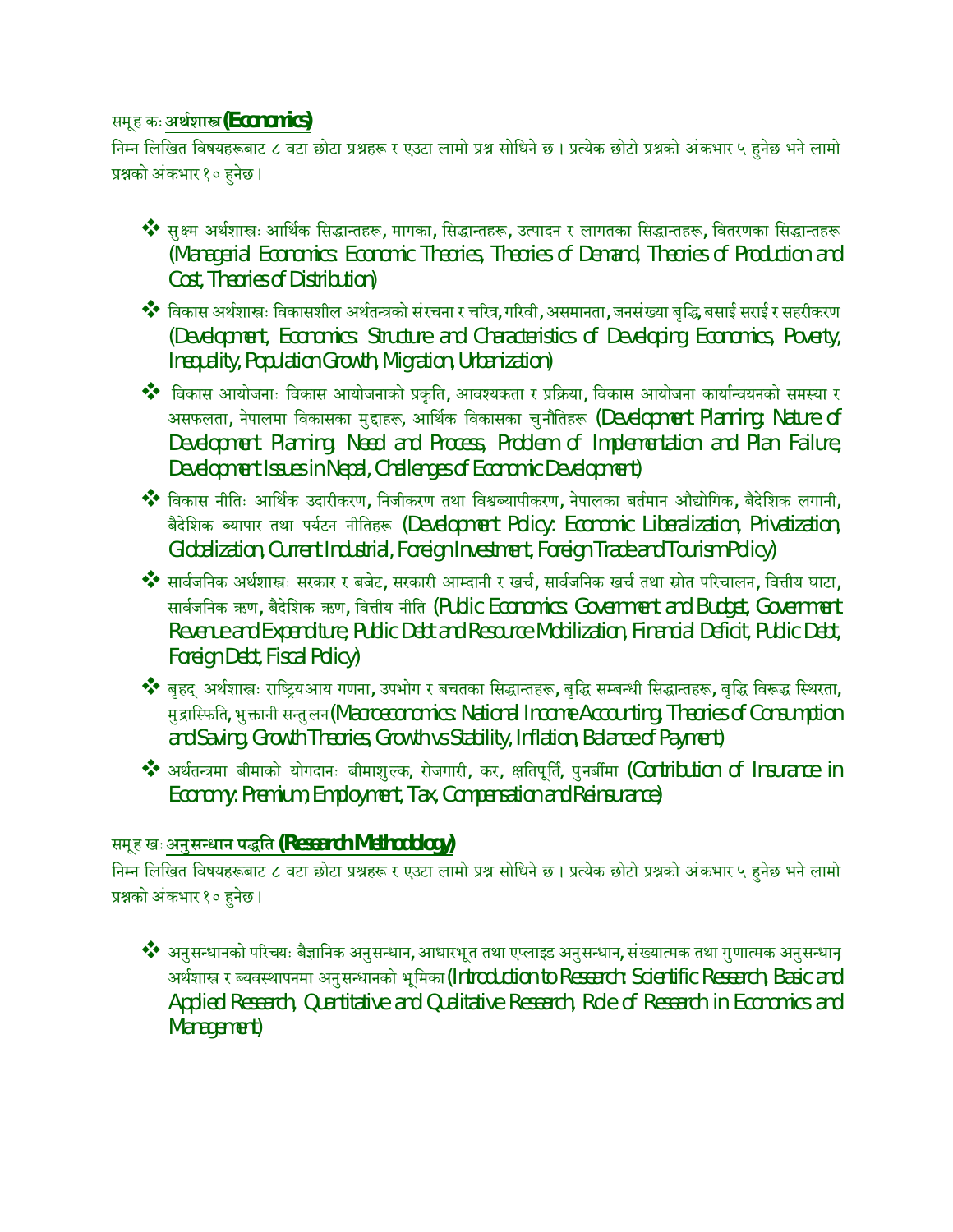- $\clubsuit$  अनुसन्धानका चरणहरूः साहित्यको पुनरावलोकन, समस्याको परिभाषा, सैद्धान्तिक ढाँचा, हाइपोथेसिस निर्माण (Steps in Research: Literature Review, Problem Definition, Theoretical Framework, Hypothesis Formulation)
- ◆ अनुसन्धान ढाँचाः अनुसन्धान ढाँचा र प्रकार, मेजरमेन्ट तथा स्केलिङ, रिलायविलिटी तथा भ्यालिडिटी अफ मेजरमेन्ट (Research Design: Research Design and Types, Measurement and Scaling, Reliability and Validity of Measurement)
- $\dots$  नमूनाः नमूना ढाँचा, नमूना प्रक्रिया, नमूनाका प्रकार, नमूनाको आकार निर्धारण, नमूना पद्धतिका गल्तिहरू  $\gamma$  (Sampling: Sampling Design, Sampling Process, Types of Sampling, Determining the Sampling Size, Sampling Errors)
- \*\* तथ्याङ्क संकलनः तथ्याङ्कको वर्गीकरण, प्रश्नावली, अनुसन्धान अन्तर्वार्ता, प्रत्यक्ष निगरानी, अनलाइन अनुसन्धान, स्थलगत ब्यवस्थापन (Data Collection: Classification of Data, Questionnaire, Research Interview, Direct Observation, Online Research, Fieldwork Management)
- $\dots$ े तथ्याङ्क विश्लेषणः तथ्याङ्कको तयारी तथा प्रस्तुति, तथ्याङ्कको संक्षेपीकरण, तथ्याङ्कीय विश्लेषण, गुणात्मक तथ्याङ्कको विश्लेषण (Data Analysis: Preparing and Presenting of Data, Summarizing Data, Statistical Analysis, Analysis of Quantitative Data)
- $\clubsuit$  अनुसन्धान प्रस्तावः उद्देश्य, प्रकार, अनुसन्धान प्रस्तावको संरचना निर्माण, अनुसन्धान प्रस्तावको मूल्यांकन (Research Proposal: Objective, Types, Structuring the Research Proposal, Evaluating the Research Proposal)
- \*\* अनुसन्धान प्रतिवेदन: प्रतिवेदन प्रस्तुतीकरण, प्रतिवेदनको प्रकार, प्रतिवेदन लेखनको ढाँचा र शैली, उद्धरण तथा सन्दर्भ ग्रन्थहरूको प्रयोग (Research Report: Presentation of Report, Types of Report, Formats and Styles of Report Writing, Uses of Citation and References)

| बिषय |                 | प्रश्नको विवरण |       |         | समय     |
|------|-----------------|----------------|-------|---------|---------|
| समूह |                 | प्रश्न संख्या  | अकभार | पूर्णाक |         |
| क    | बीमा            | 9              |       | ४०      | ४ घण्टा |
|      |                 |                | १०    |         |         |
| ख    | समस्या र समाधान |                | ५०    | ५०      |         |
|      | कूल जम्मा       | १००            |       | 800     |         |

### तृतीय पý **बीमा (Insurance)**

### समूह कः **बीमा (Insurance)**

निम्न लिखित विषयहरूबाट ७ वटा छोटा प्रश्नहरू र ३ वटा लामा प्रश्नहरू सोधिने छ। प्रत्येक छोटो प्रश्नको अंकभार ५ हनेछ भने लामो प्रश्नको अंकभार १० हनेछ।

- बीमाको उÂपि° र िवकास (Origin and Development of Insurance)
- बीमाको परिचय तथा महत्व (Introduction and Scope of Insurance)
- जीवन बीमा, िनजêवन बीमा तथा पुनबêमा (Life Insurance, Non Life Insurance and Reinsurance)
- लघुबीमा(Microinsurance)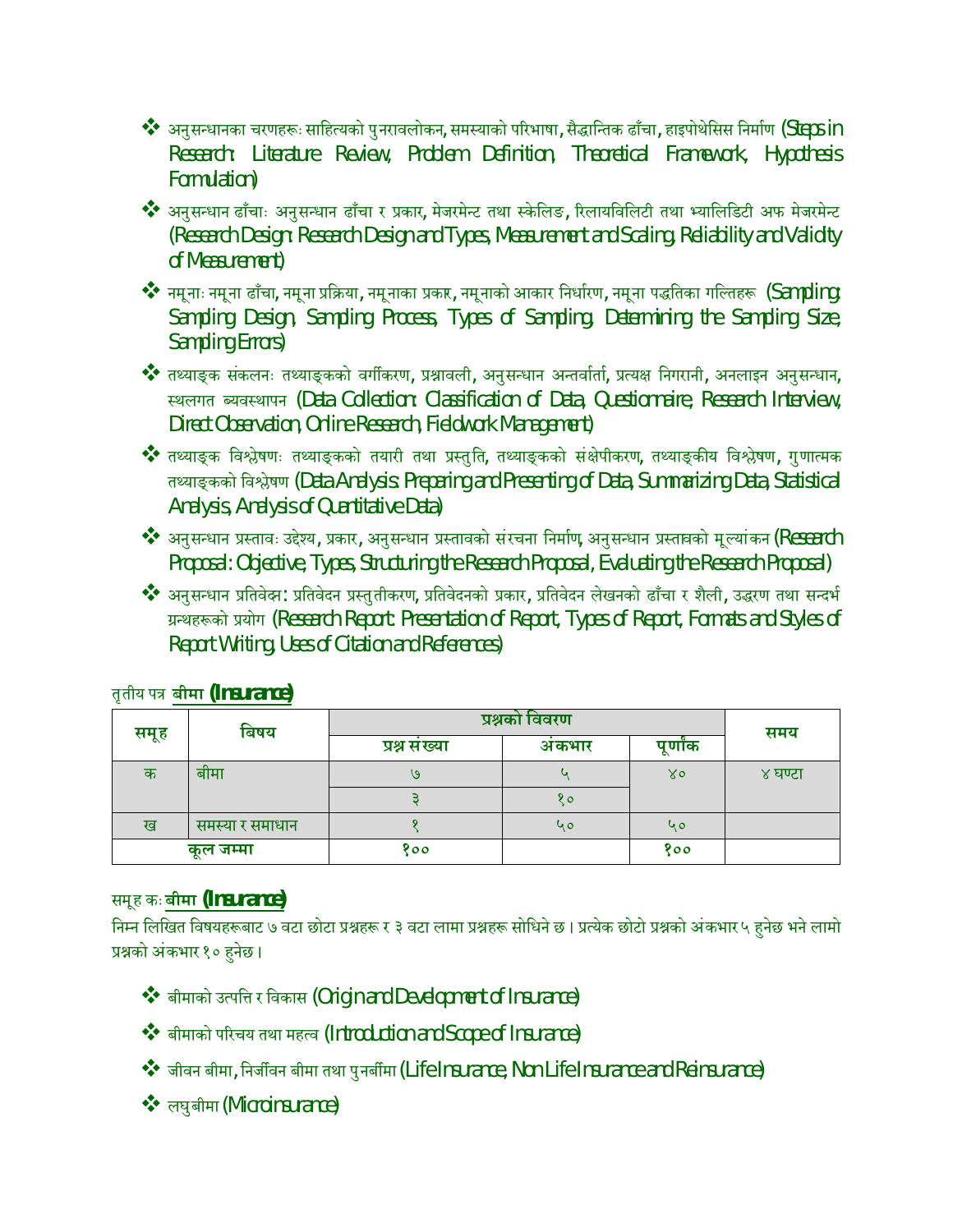- $\clubsuit$  म्यादी जीवन बीमा, सावधिक जीवन बीमा तथा आजीवन जीवन बीमा (Term Life, Endowment Life and Whole Life Insurance)
- अµनी, सामुिÆþक, मोटर, हवाई, इिÆजिनरयåरङ, िविवध बीमा (Fire, Marine, Motor, Aviation, Engineering and Miscellaneous Insurance)
- बीमाका सिद्धान्तहरु (Principles of Insurance)
- नेपालको हालको बीमा बजारको स्थिति (Current Status of Nepal's Insurance Market)
- लघुबीमा (Microinsurance)
- \*\* राष्ट्रिय अर्थतन्त्रको विकासमा बीमा क्षेत्रको भूमिका (Role of Insurance in Development of National Economy)
- $\dots$  बीमा व्यसायमा बीमा मध्यस्थकर्ताको भूमिका: बीमा अभिकर्ता, बीमा सभेँयर तथा बीमा दलाल (Role of Insurance Intermediaries: Insurance Surveyor, Insurance Surveyor and Insurance Broker)
- बीमा ऐन, २४९ (Insurance Act, 2049)
- बीमा िनयमावली, २०४९ (Insurance Regulation, 2049)
- \*\* बीमा समितिबाट जारी भएका निर्देशनहरू (Directives Issued by Beema Samiti)

#### समूह खः**समÖया समाधान (Problem Solving)**

बीमासंग सम्बन्धित कुनै समस्याको विवरण दिइनेछ । दिइएको समस्याको मुख्य बुँदाहरूको विश्लेषण गरी समस्या निराकरण <del>गो</del> <u>ब्यवहारिक सुझाव र सम्बन्धित नीति नियमको ब्यहोरा समेत उल्लेख गर्नु</u> पर्नेछ ।

#### खण्ड ग

#### पाठ्**यक्रम सम्बन्धी सूचना**

- १. यो पाठ्यक्रमको रुपरेखा तथा परीक्षा योजनालाई प्रथम चरण (लिखित परीक्षा) तथा दोस्रो चरण (कम्प्युटर सीप परीक्षण र ब्यक्तिगत अन्तर्वार्ता) गरी दु ई भागमा विभाजन गरिएको छ।
- २. प्रथम चरणको लिखित परीक्षाबाट छनौट भएका उम्मेदवारहरुलाई मात्र दोस्रो चरण (कम्प्युटर सीप परीक्षण र ब्यक्तिगत अन्तर्वार्ता) मा सम्मिलित गराइनेछ।
- ३. यो लिखित परीक्षा योजना एकीकृत परीक्षा प्रणालीको आधारमा बीमा समिति सेवाका प्रशासन समूह अन्तर्गत पर्ने सबै निर्देशक पदको लागि प्रथम, द्वितीय र तृतीय पत्र अनिवार्य हुनेछ ।
- ४. खुल्ला र समावेशी समूहको एउटै प्रश्नपत्रको माध्यमबाट एकीकृत परीक्षा सञ्चालन हुनेछ ।
- ५. लिखित परीक्षामा प्रश्नपत्रहरुको माध्यम भाषा नेपाली वा अंग्रेजी अथवा नेपाली र अंग्रेजी दु वै हुनेछ। प्रतियोगीहरुले नेफ्ली वा अंग्रेजी अथवा नेपाली र अंग्रेजी दु वै माध्यमबाट उत्तर दिन सक्नेछन् ।
- ६. प्रथम चरण (लिखित परीक्षा) र दोस्रो चरण (कम्प्युटर सीप परीक्षण तथा ब्यक्तिगत अन्तर्वाता) को कूल अंक योगका आधारमा अन्तिम परीक्षाफल प्रकाशित गरिनेछ ।
- ७. विषयगत प्रश्नका लागि तोकिएका अंकका प्रश्नहरुको हकमा सबै अंकको एउटालामो प्रश्न वा एउटै प्रश्नका दु ई वा दु ई भन्दा बढी भाग वा एउटा प्रश्न अन्तर्गत दु ई वा दु ई भन्दा बढी भाग वा एउटा प्रश्न अन्तर्गत दु ई वा दु ई भन्दा बढी टिप्पणीहरू सोध सिकनेछ ।